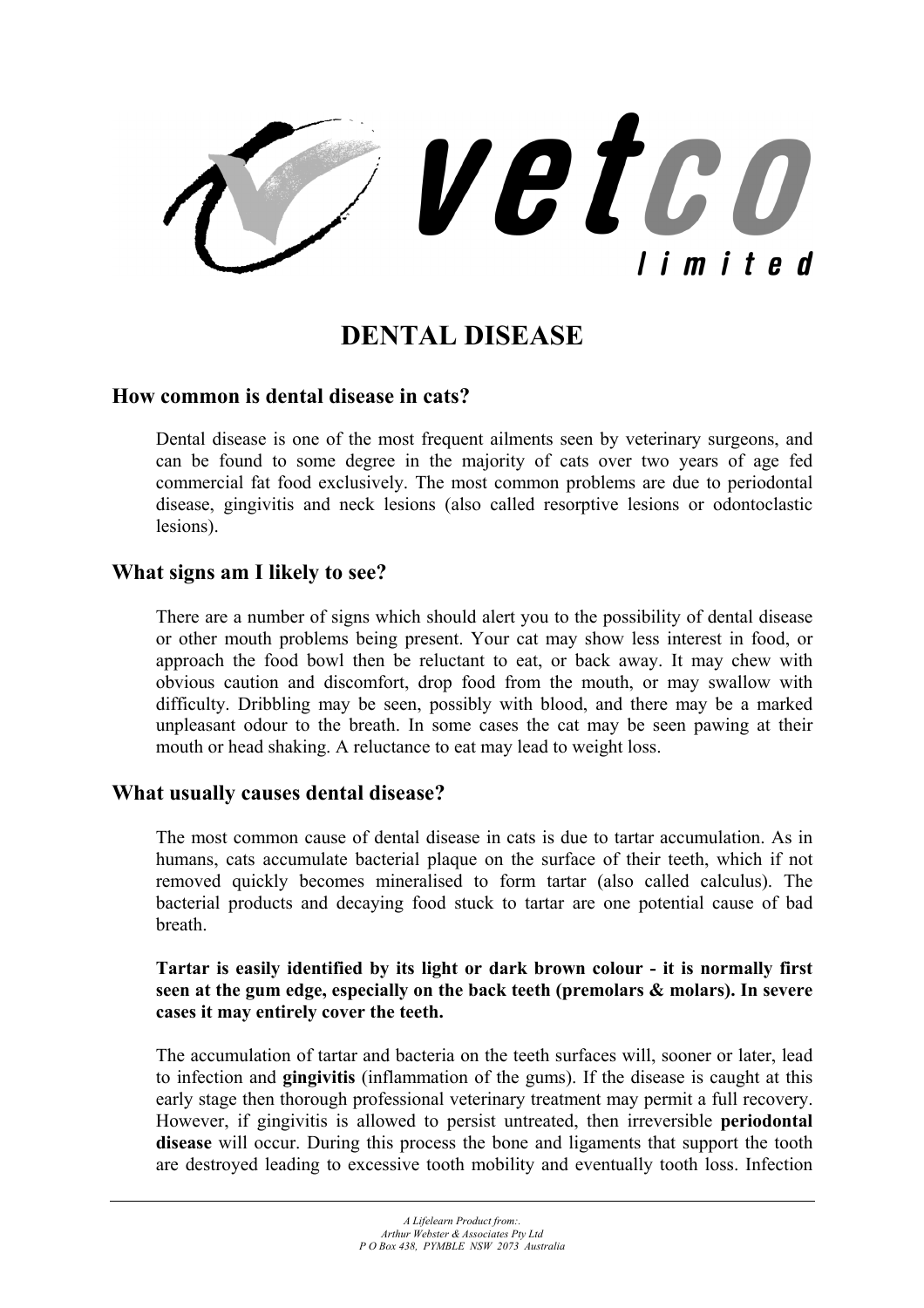around the socket causes the formation of pus and a foul odour, and may spread deep into the tooth socket creating an abscess, or even more severe problems.

### **Once periodontal disease starts, the degenerative changes cannot be reversed. These changes make it easier for more plaque and tartar to collect, so resulting in further disease.**

## **Is gingivitis always associated with dental disease?**

A slight degree of redness seen as a thin line just below the edge of the gum may be considered normal in some kittens and adult cats with little evidence of dental disease.

Some cats (most commonly, but not exclusively, in pedigree breeds) develop severe gingivitis with minimal signs of accompanying dental disease. The affected areas may extend beyond the gums to other areas of the mouth, such as the throat or tongue. The cause of this disease is thought to be prior infection with feline Calici virus. This condition is often very difficult to control and may require repeated or constant treatment.

### **What are tooth neck lesions?**

Neck lesions result from a progressive destruction of the tooth substance effectively resulting in slowly deepening "holes" in the teeth concerned. Once the sensitive parts of the tooth is exposed these lesions are intensely painful, and usually the only available treatment is to extract the tooth. The cause of this disease is unknown, however poor oral hygiene is suspected to play a role in the disease-process.

# **What should I do if my cat has signs of dental problems?**

If you can see that your cat has evidence of tartar accumulation, gingivitis or is exhibiting any signs of mouth pain or discomfort then you should take it to your vet for a check-up. You will be advised of the most appropriate course of treatment, which may involve having the cat's teeth examined and cleaned under general anaesthesia.

The rate of tartar accumulation is very variable between individual cats, and in some cases this may necessitate professional cleaning on a regular basis (every 6-12 months)

**Do not try to remove tartar from the teeth yourself using any form of metallic instrument. Aside from potentially harming your cat's mouth (or the cat harming you!), you are likely to damage the tooth surface by creating microscopic scratches, which will encourage more rapid plaque formation and cause further disease.** 

# **What can** *I do* **to help prevent dental disease in my cat?**

In order to help prevent dental disease the prime aim is to keep the mouth as hygienic as possible and to reduce the rate at which tartar builds up on the teeth.